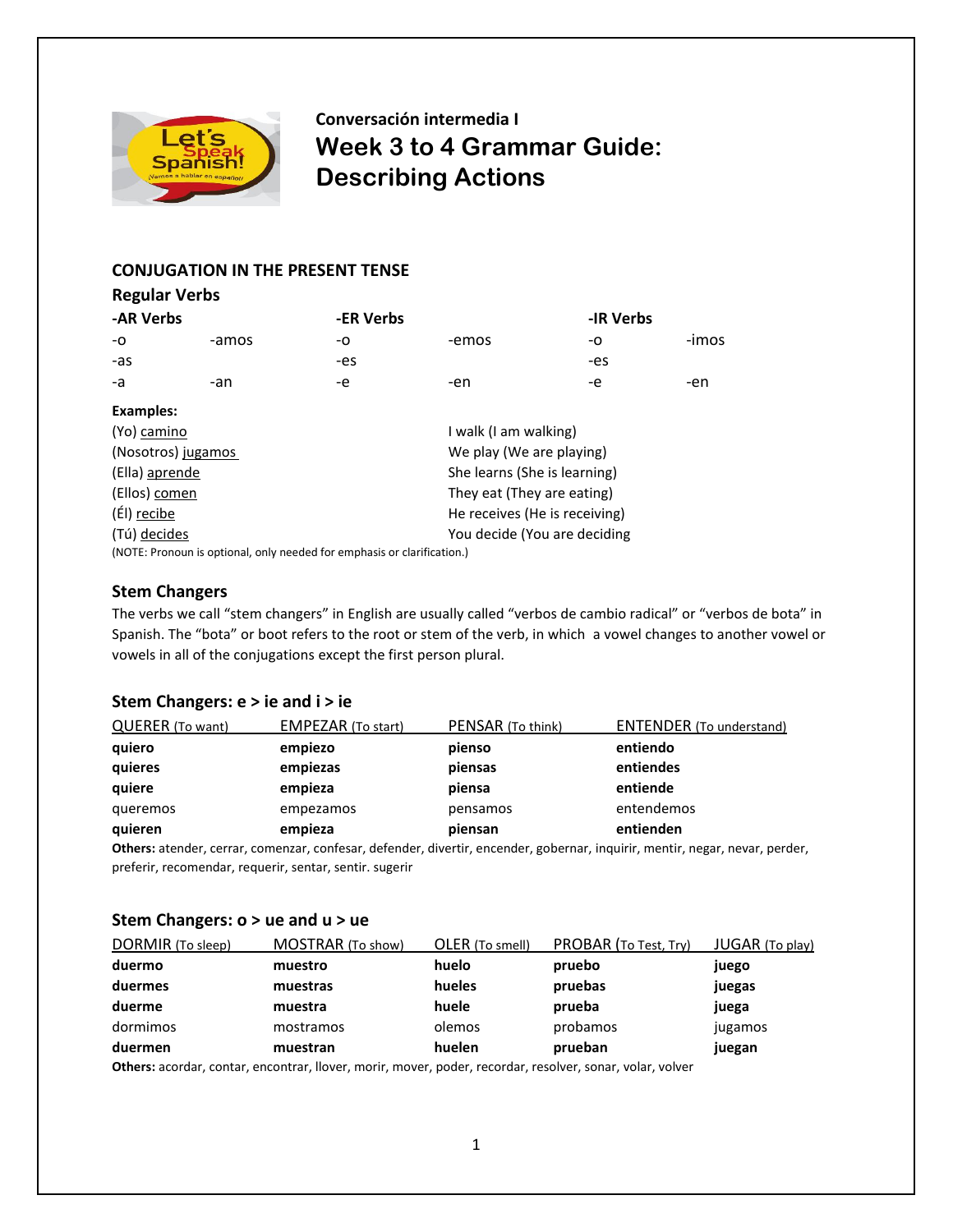## **Stem Changers: e > i**

| PEDIR (To ask for) | <b>REPETIR</b> (To repeat)                                      | <b>MEDIR</b> (To measure) | SEGUIR (To follow or continue) |
|--------------------|-----------------------------------------------------------------|---------------------------|--------------------------------|
| pido               | repito                                                          | mido                      | sigo                           |
| pides              | repites                                                         | mides                     | sigues                         |
| pide               | repite                                                          | mide                      | sigue                          |
| pedimos            | repetimos                                                       | medimos                   | seguimos                       |
| piden              | repiten                                                         | miden                     | siguen                         |
|                    | Athena, alasin, decorativ, incorativ, nafusa, campin, captinas, |                           |                                |

**Others:** elegir, despedir, impedir, reírse, servir, vestirse

## **Stem Changers: ui > y**

| <b>CONCLUIR</b> (To conclude)                                                           | <b>CONTRIBUIR</b> (To contribute) | DISTRIBUIR (To distribute) Incluir (To include) |            |
|-----------------------------------------------------------------------------------------|-----------------------------------|-------------------------------------------------|------------|
| concluyo                                                                                | contribuyo                        | distribuyo                                      | incluyo    |
| concluyes                                                                               | contribuyes                       | distribuyes                                     | incluyes   |
| concluve                                                                                | contribuye                        | distribuye                                      | incluye    |
| concluimos                                                                              | contribuimos                      | distribuimos                                    | incluuimos |
| concluven                                                                               | contribuyen                       | distribuyen                                     | incluyen   |
| Others: atribuir, construir, contribuir, destruir, diluir, influir, obstruir, sustituir |                                   |                                                 |            |

## **"GO-YO" verbs: Add a "g" in 1 ST Person Singular**

caer- caigo hacer – hago (Also use with deshacer) oír - oigo poner – pongo (Also use with componer, proponer, reponer, suponer) traer- traigo (Also use with distraer) salir - salgo valer – valgo *\*\*\*And don't forget tener (tengo) and venir (vengo)\*\*\**

# **Other Changes in 1ST Person Singular**

surgir - surjo

| Replace a "g" with a "j" | Replace "gu" with g   | Replace "c" with "zc" |
|--------------------------|-----------------------|-----------------------|
| coger - cojo             | distinguir - distingo | conocer - conozco     |
| emerger - emerjo         | extinguir - extingo   | merecer - merezco     |
| escoger - escojo         |                       | traducir - traduzco   |
| exigir - exijo           |                       |                       |
| proteger - protejo       |                       |                       |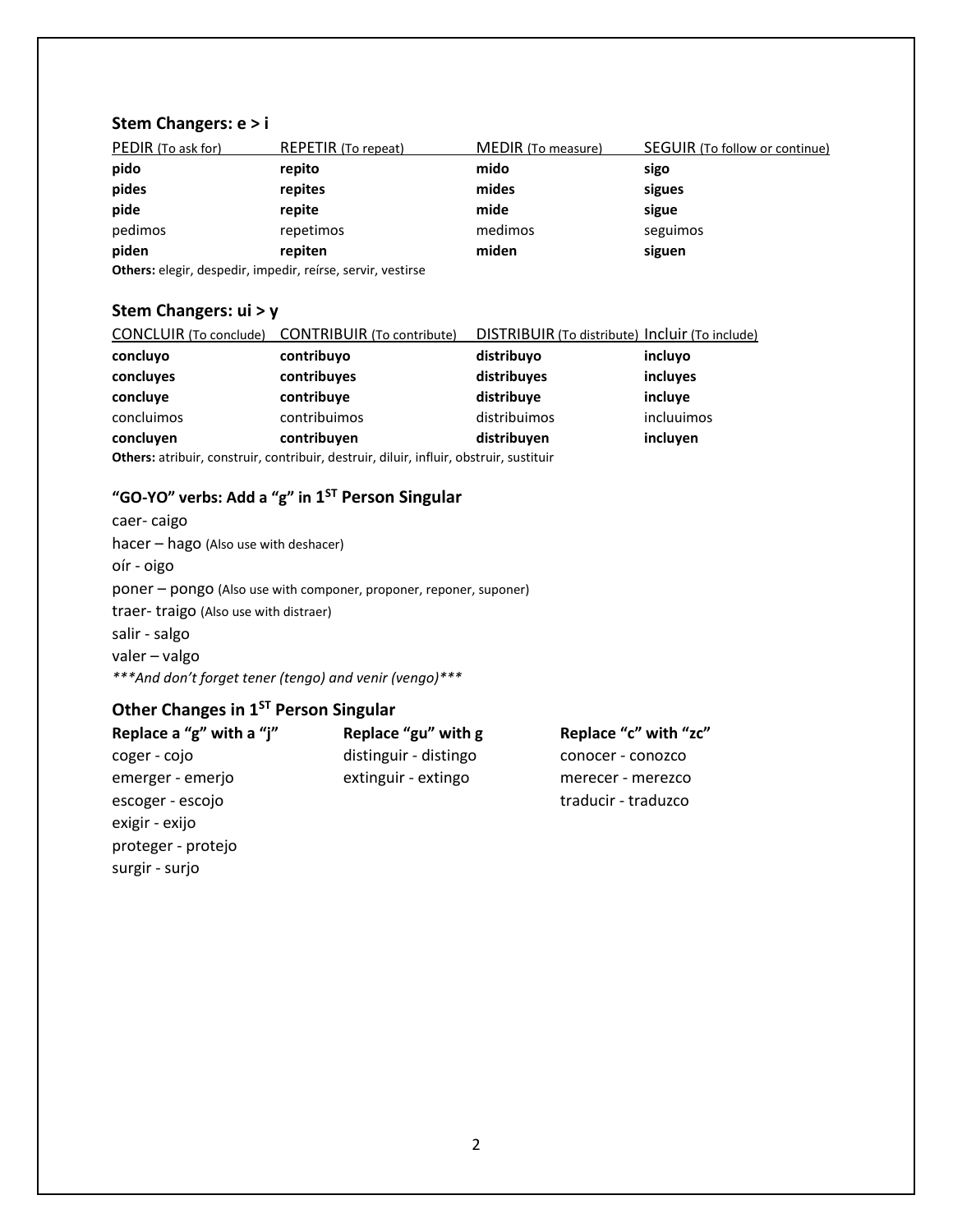| IR (To go)                                   | DAR (To give)          | SER (To be)    | ESTAR (To be)                    | VER (To see)                                      |
|----------------------------------------------|------------------------|----------------|----------------------------------|---------------------------------------------------|
| <b>VOV</b>                                   | dov                    | soy            | estoy                            | veo                                               |
| vas                                          | das                    | eres           | estás*                           | ves                                               |
| va                                           | da                     | es             | está*                            | ve                                                |
| vamos                                        | damos                  | somos          | estamos                          | vemos                                             |
| van                                          | dan                    | son            | están*                           | ven                                               |
|                                              |                        |                | *Irregular because of the accent |                                                   |
| TENER (To have)                              | <b>VENIR</b> (To come) | DECIR (To say) | SABER (To know*)                 |                                                   |
| tengo                                        | vengo                  | digo           | sé                               |                                                   |
| tienes                                       | vienes                 | dices          | sabes                            |                                                   |
| tiene                                        | viene                  | dice           | sabe                             |                                                   |
| tenemos                                      | venimos                | decimos        | sabemos                          |                                                   |
| tienen                                       | vienen                 | dicen          | saben                            |                                                   |
| *Also applies to contener, mantener, retener |                        |                |                                  | *To know something - "conocer" is to know someone |

**True Irregular Verbs:** These verbs use a combination of unique endings and stem-changer endings.

# **Present Participle / Gerund (-ing in English)**

| -AR Verbs                  | -ER & -IR Verbs |                    |
|----------------------------|-----------------|--------------------|
| -ando                      | -iendo          |                    |
| Ejemplos:                  |                 |                    |
| (Yo) estoy caminando       |                 | I am walking       |
| (Nosotros) estamos jugando |                 | We are playing     |
| (Ella) está hablando       |                 | She is speaking    |
| (Ellos) están comiendo     |                 | They are eating    |
| (Tú) estás saliendo        |                 | You are leaving    |
| (Ellos) están empezando*   |                 | They are starting  |
| (Él) está contribuyendo*   |                 | He is contributing |
| (Él) está durmiendo*       |                 | He is sleeping     |
| *Note the stem changer     |                 |                    |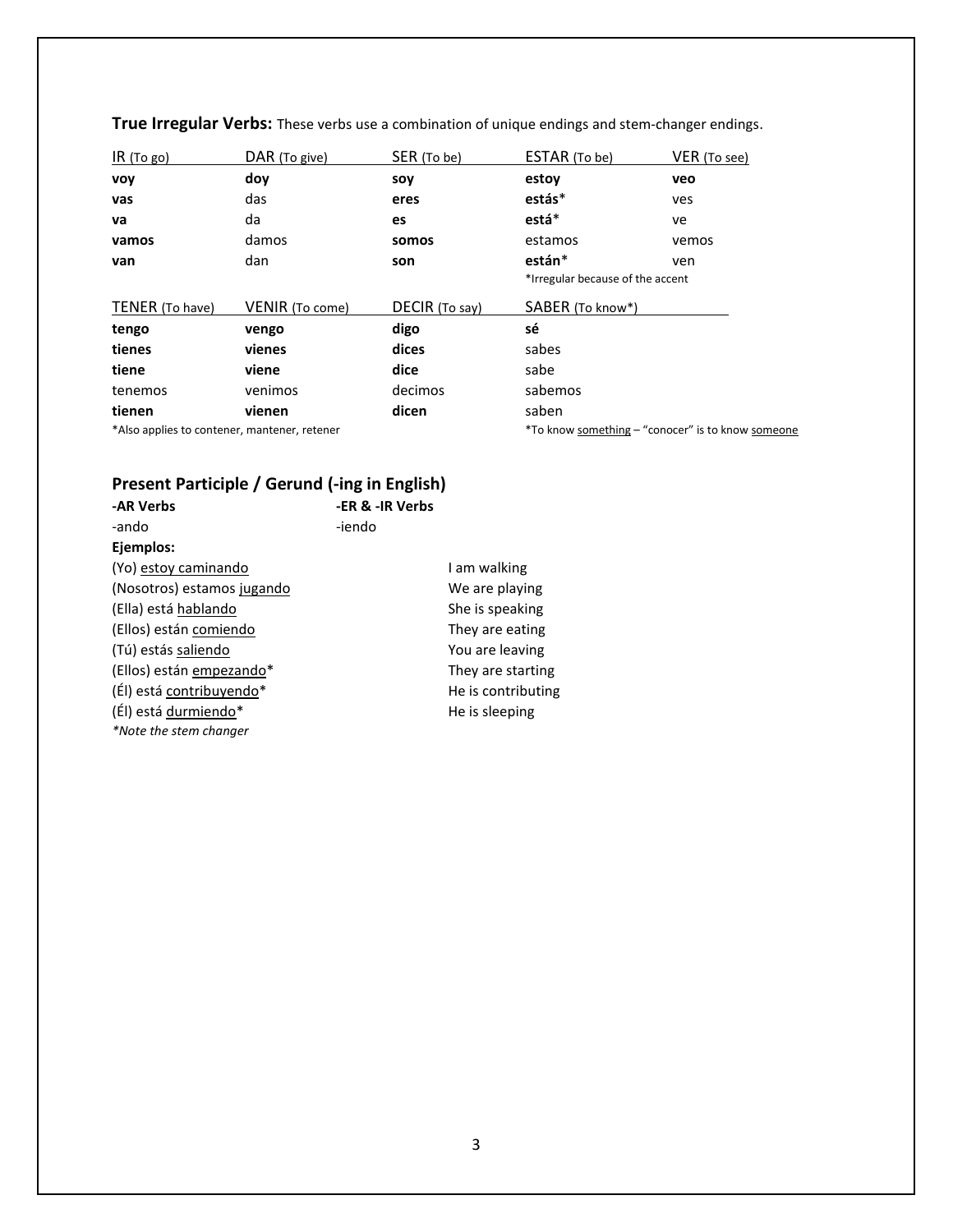### **WORD ORDER IN SENTENCES**

#### **Subject – Verb – Object** (Just like in English)

María limpia el baño. Como establecer a marca el maria cleans the bathroom. Ana y yo cocinamos la cena. Ana and I cook dinner. Los niños quieren las galletas. The boys want cookies. Juan compra las manzanas. The same service of the sum of the sum of the apples.

#### **Substituting a Definite Article for the Object** (Word order changes from English.)

María lo limpia. (la casa) Maria cleans it. (the bathroom) Ana y yo la cocinamos. (la cena) Ana and I cook it. (dinner) Los niños las compran. (las galletas) The boys buy them. (cookies) Juan las compra. (las manzanas) Juan buys them. (apples)

**Pronoun -Verb – Object** (Pronoun is optional, only needed for emphasis or clarification) (Ella) limpia la casa.  $S<sub>1</sub>$  she cleans the house. (Nosotros) cocinamos la cena. We cook dinner. (Ellos) compran las galletas. They bought cookies (El) lleva la manzana. (El) lleva la manzana.

#### **Pronoun – Definite Article – Verb** (Word order changes from English, subject pronoun is optional)

(Ella) la limpia. (la casa) She cleans it. (the house) (Nosotros) la cocinamos. (la cena) We cook it. (the dinner) (Ellos) las compran. (helado) The boys buy them. (cookies)  $(EI)$  la lleva. (manzana)  $H$ e takes it. (the apple)

### **TIME FRAMES FOR THE PRESENT (And Near Future)**

Esta mañana, tarde, noche this morning, afternoon, night Este fin de semana this weekend en… in… una hora **one hour** la mañana, la tarde the morning, the afternoon junio, julio June, July dos días, dos semanas two days, two weeks el lunes, el martes contrario en Monday, on Tuesday hoy, hoy en día today, nowadays mañana, pasado mañana tomorrow, day after tomorrow la próxima semana next week el próximo mes, el próximo año next month, next year ahora, ahorita now, right now ya already, this instant pronto, cuanto antes soon, as soon as posible nunca, siempre never, always

una vez, otra vez, a veces once, again, sometimes